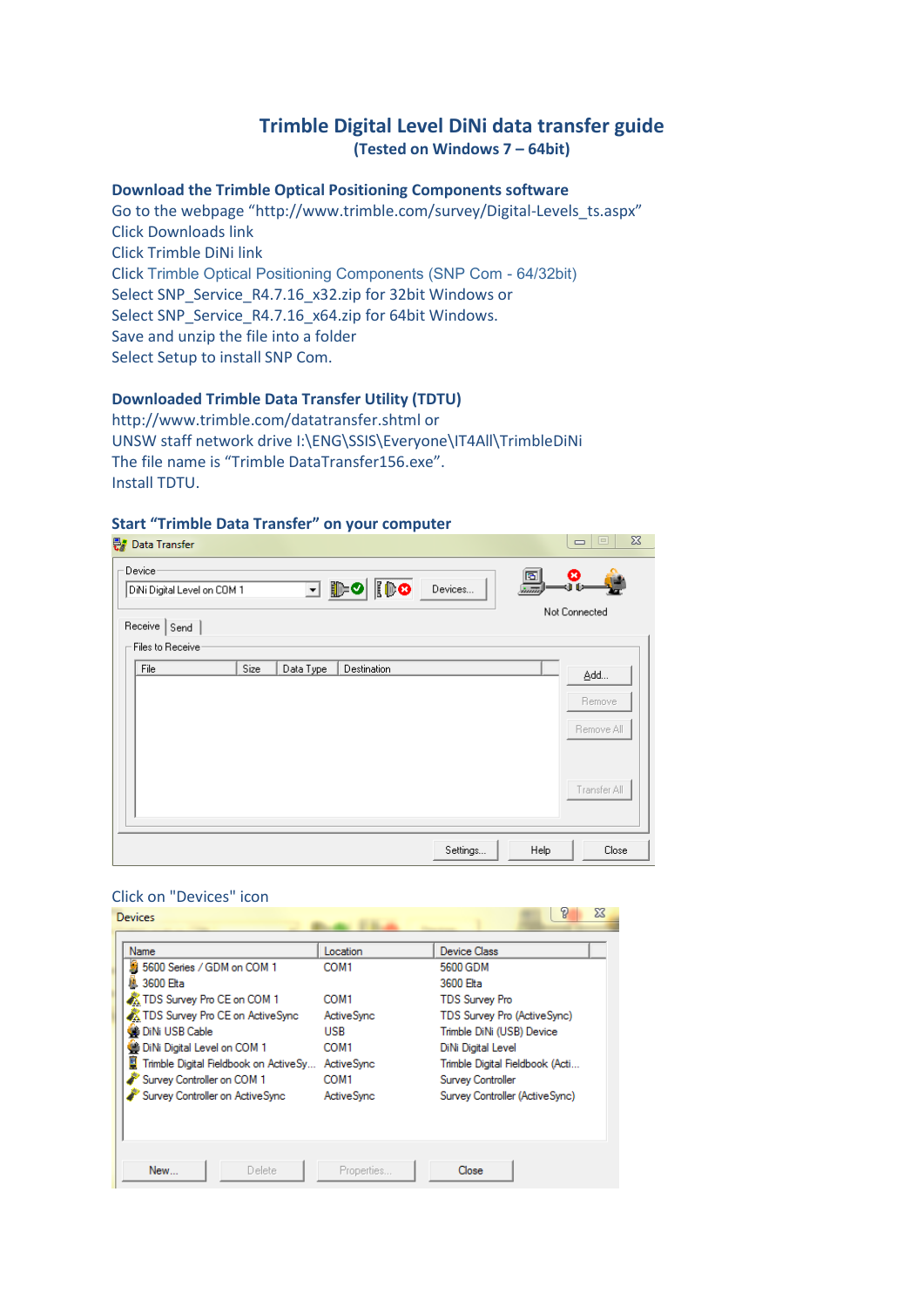# Click "New", In the list near the bottom you should have "Trimble Dini (USB) Device

| Create New Device        |                                                                                                                                                                                                                                                                                                        |        |        |
|--------------------------|--------------------------------------------------------------------------------------------------------------------------------------------------------------------------------------------------------------------------------------------------------------------------------------------------------|--------|--------|
|                          | Select the type of device you wish to create.<br>Survey Controller v1-3<br>Survey Data Card<br><b>TDS Survey Pro</b><br>TDS Survey Pro (ActiveSync)<br>Trimble Digital Fieldbook (ActiveSync)<br>Trimble Digital Fieldbook Data Card<br>Trimble DiNi (USB) Device<br>Trimble M3<br>Cancel<br><b>OK</b> | ▲<br>Ξ |        |
|                          | Select "Trimble Dini (USB) Device" and OK.                                                                                                                                                                                                                                                             |        |        |
| <b>Enter Device Name</b> |                                                                                                                                                                                                                                                                                                        |        | X      |
|                          | Enter a name for the new device<br>Name:<br>Dini USB Cable                                                                                                                                                                                                                                             |        |        |
|                          | < Back<br>Next >                                                                                                                                                                                                                                                                                       | Finish | Cancel |

Type in a new name e.g. "DiNi USB Cable" and click Finish The "DiNi USB Cable" name should appear in the Devices window. Close the Devices window

## Connect DiNi to your PC and turn on.

| $\frac{1}{2}$<br>Data Transfer<br>₩                                                                                                                                                                                                                                                                                    | Select "DiNi USB Cable" in device list in "Data Transfer" window. | x<br>$\Box$                                               |
|------------------------------------------------------------------------------------------------------------------------------------------------------------------------------------------------------------------------------------------------------------------------------------------------------------------------|-------------------------------------------------------------------|-----------------------------------------------------------|
| Device<br>DiNi USB Cable<br>5600 Series / GDM on COM 1<br>3600 Elta<br>TDS Survey Pro CE on COM 1<br>TDS Survey Pro CE on ActiveSync<br>DiNi USB Cable<br>DiNi Digital Level on COM 1<br>Trimble Digital Fieldbook on ActiveSync.<br>Survey Controller on COM 1<br>Survey Controller on ActiveSync<br>DiNi USB<br>test | <b>IDO</b><br>β⊱о<br>Devices<br>▾╎<br>Destination                 | 固<br>inīñ<br>Not Connected<br>Add<br>Remove<br>Remove All |
|                                                                                                                                                                                                                                                                                                                        | Settings                                                          | Transfer All<br>Close<br>Help                             |